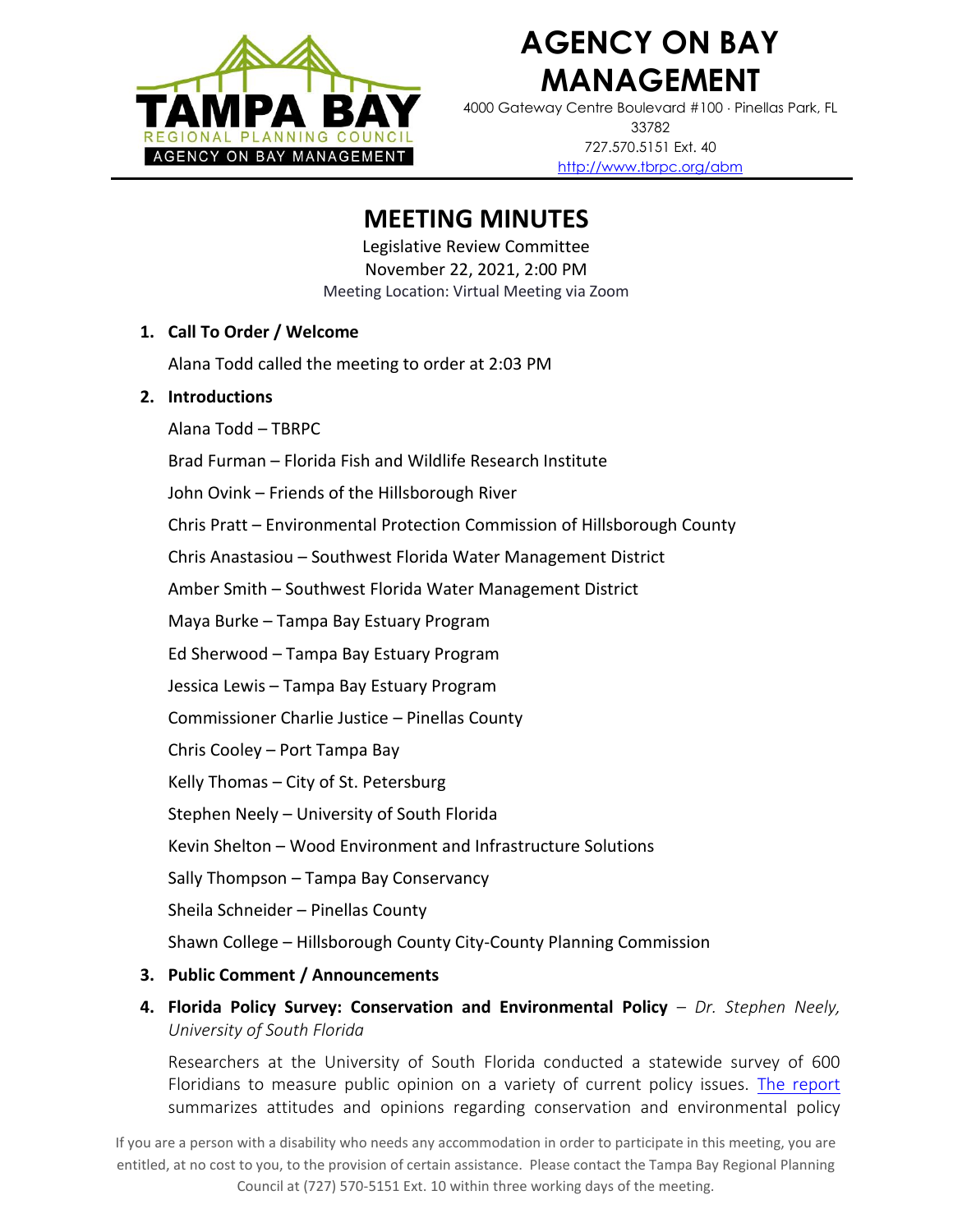issues in the state. The survey included a representative sample of Floridians, fielded between July 15th and 25th, 2021. The results show strong, bipartisan support for environmental policy and conservation reforms. Floridians overwhelmingly approve, 90% of Democrats and Republicans, of the FL Wildlife Corridor Act. There is large support for reforestation, carbon taxes, and stricter regulations on agricultural fertilizers.

#### Comments:

- Mr. Kevin Shelton asked about the difference between "independents" vs "uncertainty" responses to which Dr. Neely replied that there is a need to understand the self-identified independent voter more.
- Dr. Chris Anastasiou asked about next steps in terms of process and digging deeper into the issues considering the high-level trends in the survey results. Dr. Neely reported a need for expertise regarding what to ask and what is possible. He explained the need to build partnerships to write survey questions that inform current efforts, are tangible, and lead to legislative actions. He further clarified that the data does not speak to the efficacy of policy, rather they demonstrate public approval. Dr. Anastasiou added that this is a great opportunity to capitalize on consensus, but there is a need to get the science right.
- Senate Bill 64 (passed last year) was discussed, which mandates the use of wastewater.
- Mr. Ed Sherwood asked about costs related to the survey. Dr. Neely stated that he does research consulting work and paid for the survey himself, approx. \$2,800, which is less than one would pay hiring a survey company. State-wide surveys cost more.

#### **5. Legislative Review Committee Strategic Planning** – *Entire Committee*

The mission, goals, and leadership of the Legislative Review Committee were discussed. The Committee reviewed priorities for the upcoming legislative session.

#### Comments:

- Ms. Thompson recommended looking at previous bills the ABM has supported and tracking new bills that are in-line with previous support.
- Mr. Sherwood discussed the bills TBEP is currently tracking, including those related to wastewater/sewage systems and others identified by the TBEP Policy Board in the week prior to the meeting.
- Missing members identified include a Florida Department of Environmental Protection representative and local legislators. Students from Stetson could potentially help with tracking and bill details.
- Mr. Brad Furman asked whether the goal of the committee is to form a consensus on issues or just a forum to discuss items at hand. Ms. Thompson replied that the committee has been a sounding box, but that both objectives would be productive. Ms. Thompson stated that the Legislative Review Committee should be a forum for discussion that should be passed on to the full Agency to make a decision.
- Ms. Maya Burke stated that there is a challenge to getting membership right and making everyone comfortable. The value of the ABM is as the "Voice of the Bay," but taking a position on issues might create discomfort among some.